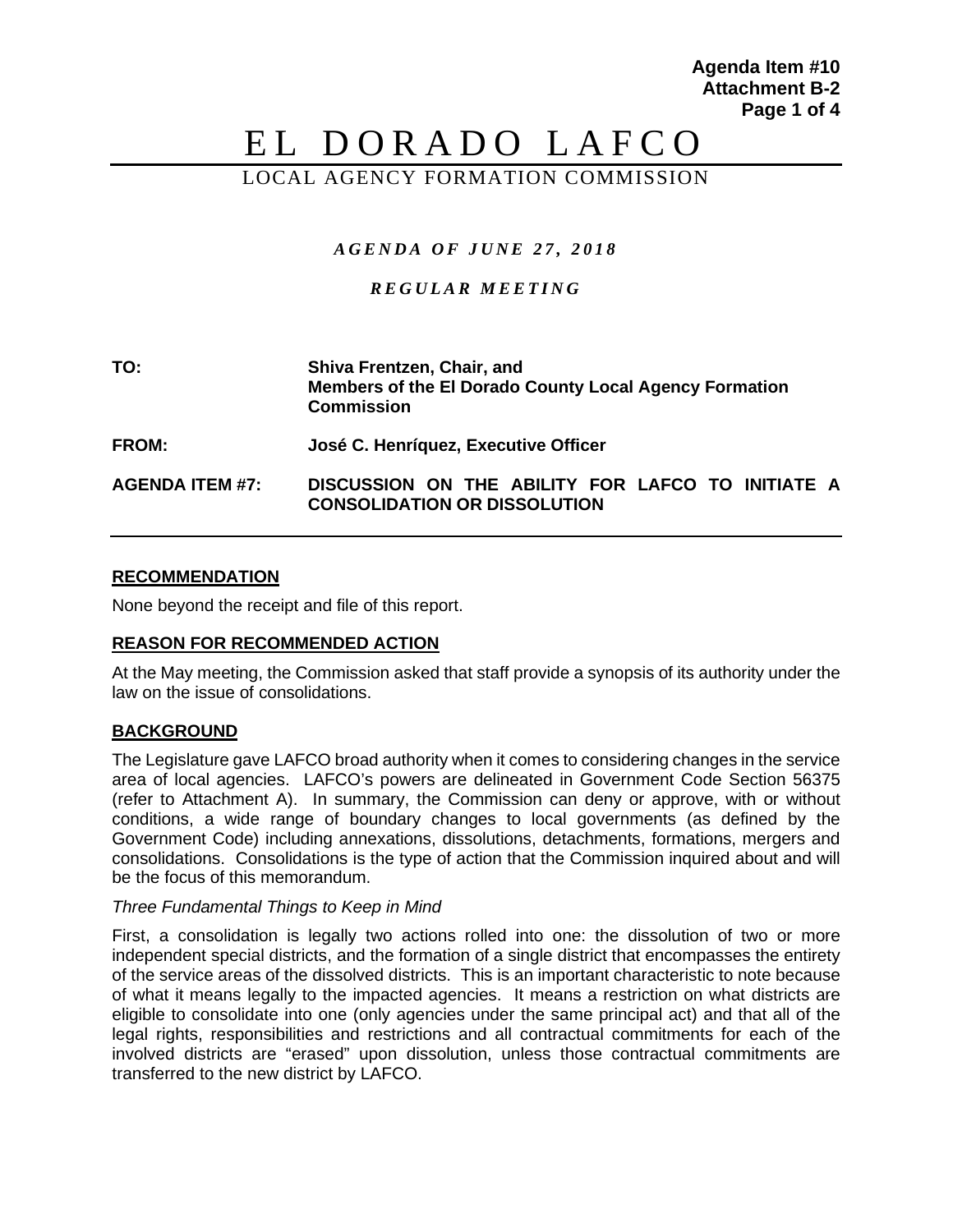Second, almost all LAFCO actions require that a petition be submitted by an external party [e.g. by registered voters, by landowners or by resolution(s) of application adopted by other governmental entity(ies)]. Unless waived by Commission action, the initiating party is responsible for all LAFCO processing costs and indemnification to this agency for any lawsuits that arise from the Commission action. Government Code Section 56375(a)3 does allow for the Commission to initiate some proposals on its own, including consolidations, provided that the action is consistent with the "recommendation or conclusion" of a study, be it an independent study or an MSR. Please note that the types of proposals that can be initiated by the Commission are limited to those listed in Government Code Section 56375(a)2.

Third, should LAFCO approve any proposal (with or without conditions) that does not have 100% consent from landowners or voters in the affected area, a second hearing, called a "conducting authority hearing," must be held. The conducting authority hearing gives landowners and voters the opportunity to voice their opposition to the goals behind a project. The number of protests submitted and not withdrawn are counted at the conducting authority hearing, and that number determines the next course of action. The possible actions involve an affirmation of the Commission action (if the number of protests is below a certain threshold), the override of the Commission action (if the number of protests is over 50% of landowners or voters) or an election to decide the matter (if the number of protests is between the two other actions).

#### *Interesting But What Does It All Mean For This Discussion?*

The three items above are at the center of the answer to the question of "If LAFCO has the ability to initiate consolidations, why doesn't it?" While it is certain that legally LAFCO has the ability to initiate consolidations, its ability to finish a consolidation – practically speaking  $-$  is less than certain. This is because the assumption behind LAFCO initiating a consolidation is that the impacted agencies, for whatever reason, have not initiated the consolidation themselves. It is likely that the impacted agencies *do not want* to initiate a consolidation. Otherwise, those districts would be applying to LAFCO to consolidate. By logical extension, if LAFCO were to force a consolidation, it means it is a hostile endeavor: Not only would there be no consent by the districts to the proposal, it may also be with their outright opposition to it.

#### *Issue #1 - Impacts to Employees*

With their opposition comes numerous issues. Please recall that a consolidation means, among other things, that the impacted districts dissolve. Along with the dissolution comes the termination of all of their legal obligations. One of those would be all labor agreements those districts have with their employees. Since LAFCO is initiating the consolidation without the consent of the districts, it means that there is a low probability that there is an already-negotiated contract that would serve as a replacement for those agreements. In addition, there are very few mechanisms that LAFCO has at its disposal that would compel the districts to negotiate a post-consolidation labor agreement against their will. This uncertain situation will cause angst and anger among the districts' employees. Transferring the labor agreements to the new district would only work if all of the labor agreements are substantially the same; otherwise, in order to reduce or minimize outrage among the labor groups, the most palatable and mitigating transfer would be of the agreement with the highest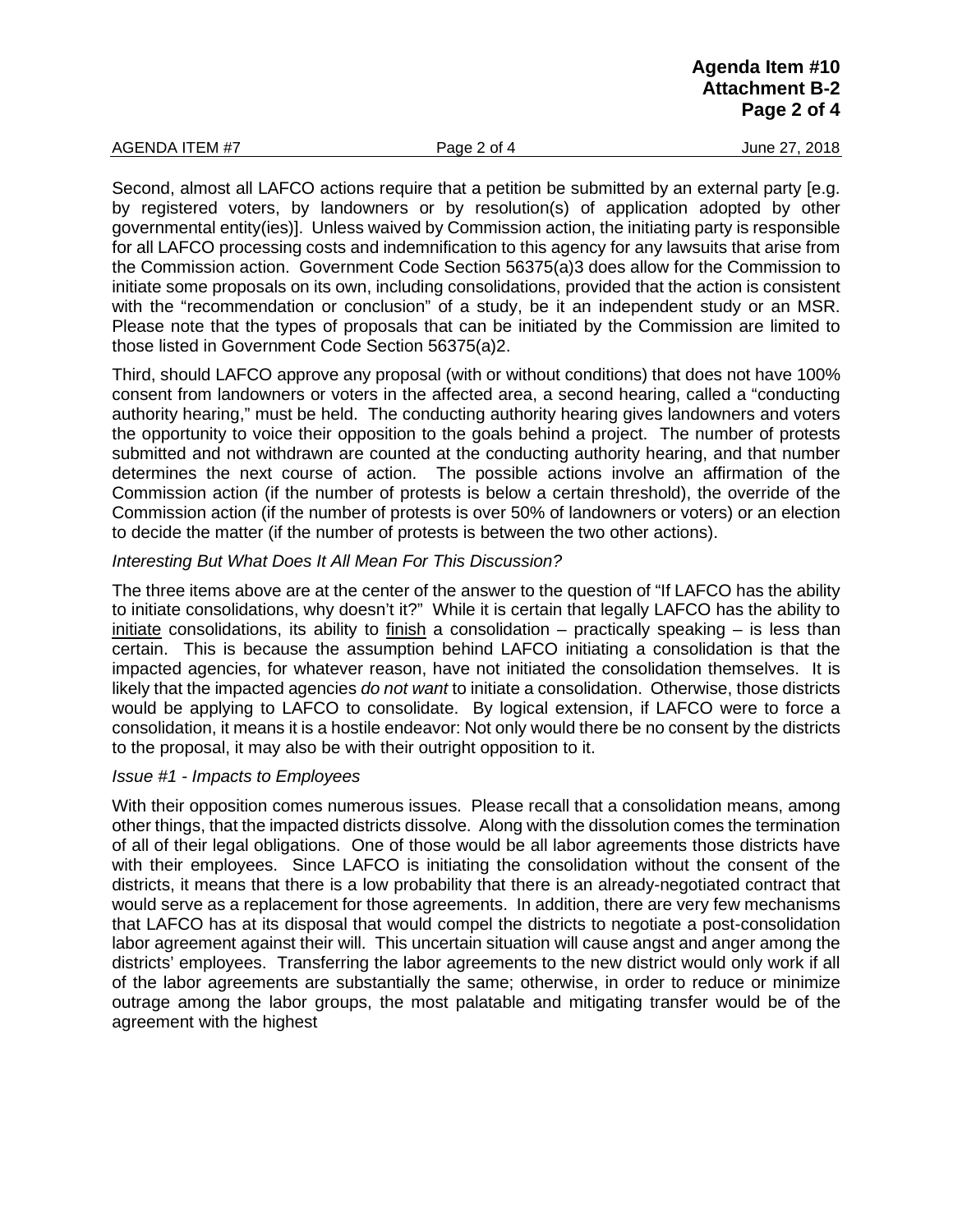|                |             | Agenda Item #10<br><b>Attachment B-2</b><br>Page 3 of 4 |
|----------------|-------------|---------------------------------------------------------|
| AGENDA ITEM #7 | Page 3 of 4 | June 27, 2018                                           |
|                |             |                                                         |

salaries and/or most generous benefits. This has the potential of undermining the argument of realizing salary savings as one of the justifications for the consolidation.

## *Issue #2 - Political Repercussions*

The uncertainty, angst and anger among district employees also makes them a motivated group that can easily mobilize, or be mobilized, to thwart a consolidation effort. Please recall the third item above about the conducting authority hearing. Terminating the proceedings via protests will be difficult because it would take a highly motivated electorate to submit protests at a rate that would exceed 50% of landowners or voters. Sending the question to an election is another matter. On a petition brought to LAFCO by a third party, the protest threshold to trigger an election is 25% of landowners or registered voters. For a LAFCO-initiated consolidation, the threshold is down to 10%. Meaning, in order to combat going to an election, the LAFCO action must have an affirmation support of over 90% of registered voters or landowners. Outside of a resolution affirming that puppies and kittens are cute, that level of support of a LAFCO action among voters, and probably against the wishes of the locally-elected district board, is a tall order. As a result, getting to the election stage should be fairly easy when there is such a low protest threshold, especially when that effort is undertaken by a well-mobilized group like an unhappy board of directors, a union or an association.

## *Issue #3 - Then There are Costs to Consider*

Lastly, because this would be a LAFCO-initiated petition, LAFCO would absorb all of the processing costs and any costs associated with conducting an election. In addition, no district would indemnify LAFCO should it be sued for ordering the consolidation. LAFCO would be unable to pass those costs as conditions upon the new district, since conditions are only good as leverage when LAFCO is doing something that the districts want to do.

## *Issue #4 – Not to Mention Political Fallout*

What would be the effect on the relationships LAFCO has with its sibling agencies should it pursue a consolidation with little political or financial support? It is difficult to say for certain, but several dynamics could be identified. First, if it is a particularly unpopular consolidation, it is possible for the sibling agencies, which are also funding agencies to LAFCO's budget, would balk that part of their contributions went on to fund such a proposal. Then there would also be a concern that LAFCO might target other districts besides those of the consolidation. That may make some districts hesitate with giving LAFCO information about their operations and finances.

## *Conclusions*

In essence, the authority to order consolidations is akin to a small country having a nuclear weapon. While it is a powerful thing to possess, under what circumstance can it be used? And if it is ever used, how confident can anyone be that there will not be substantial collateral damage that would occur as a result of using it? So, it is not necessarily a good thing to have if it cannot be used for anything productive. The answer to the question posed above is that LAFCO does not use its powers to initiate consolidations because LAFCO will end up using a lot of financial and political capital on an effort with a dubious chance of succeeding.